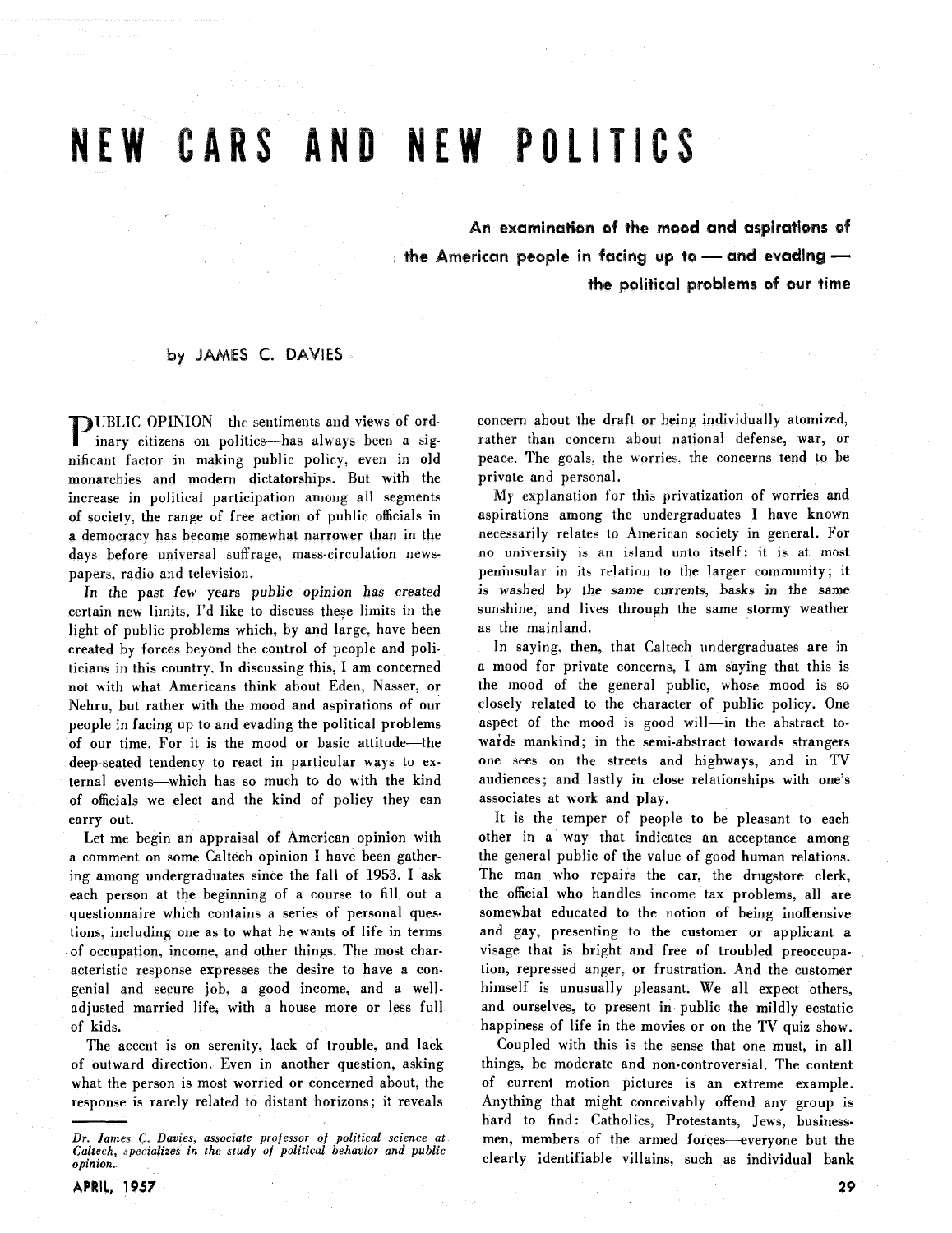robbers, sports promoters, paranoid race-baiters, psychotic Naval officers, and mad scientists-must be presented as having nothing but whimsical faults. The implication is that there can be nothing to attack in any categorical way, that there is nothing wrong with society or any social group. It is not groups of people who are at fault, but only the inexplicably deviant individual. And when the reasons for an individual's deviation are analyzed, they are apt to revolve around the oversimple notion that, either because of inheritance, or a conveniently traumatic childhood, even the villain is not really responsible for his own socially inappropriate behavior.

In public affairs, the manifestation of this temper of our times is again moderation and avoidance of anything that might rock the boat as it sails serenely over the choppy seas of prosperity and peace. On the domestic scene, the intense and sustained controversy over economic and social policy during the New Deal period has been replaced by no more than serious concern over interest rates, expansion of social security, and equitable income for farmers. The McCarthy controversy, as the apogee of the postwar skyrocketing of frustration over the inability to wipe communism from the face of the earth, probably did not end with much increased understanding of the real and external threat of Soviet imperialism and the utopian appeal of Marxist doctrine to unindustralized Asia and Africa. It ended more in the belief that we must be increasingly on our guard to avoid encouraging controversial trouble-makers who are violently pro- or anti-communist. Again, as is true of the movie makers, we avoid either individual or collective self-criticism and self-appraisal.

#### **Private excitements**

Being unable to really do without the excitement of variety and change, we look away from politics toward our personal lives for these things. And here we are furnished with many delightful new means of diverting ourselves. For 1957 we have the daring new "inner" autoniobile with its sculptured look. You can get there faster, more comfortably, and perhaps even more safely than ever before. What's more, if you get a new car, your discriminating taste will mark you off among strangers and neighbors as being a leader, a distinct and tolerably different person-distinct because you have a new and different car. reflecting your belief in moderate progress; tolerably different because your discrimination reflects acceptance of the basic belief that progress in America is rneasuied in terms of improved and more abundant products of the technologically most advanced nation on earth.

At this point you very likely have made an inference either that there is something inherently pernicious about this current American mood, or at least that I regard these tendencies as pernicious. Nothing could be further from the truth, and nothing closer to the half-truth.

If our movies and our own actions reflect a disbelief in the merit of promoting controversy between Protestant and Catholic, military officer and enlisted man, or between scientist and non-scientist, I must say I share this disbelief. If the smile of the TV master of ceremonies is sometimes not heartfelt, and the happy tax clerk is internally seething at the cupidity and stupidity of a querulous taxpayer, I would scarcely advocate that the emcee snarl and the tax clerk bite. If the often handsome and always more powerful 1957 cars are harder to fit into the garage, this does not imply that we should get back to the true merits of the Model T, when men were men and could apply a strong right arm to the hand crank. Nor would I advocate in politics that we return to the bitterness engendered by the almost irreconcilable inter-group conflict during the New Deal, or to the suspicion, hatred and hysteria engendered by McCarthyism. Unless a person likes conflict, immoderation, and difference for their own sakes, he must acknowledge that these times are in most ways happier than any we have had since 1929-a full quartercentury ago.

#### **Relaxed societies**

In fact, the mood of moderation and turning away from public to private concerns can be largely explained by the intense and inescapable involvement in a wide range of long-needed domestic reforms, and in a devastating war which could have been avoided by our country only at the risk of losing all sense of public morality-and perhaps of losing the material benefits of our advanced economy as well. Human beings, collectively or individually, cannot stand unrelieved periods of great tension and effort. Broad national societies must relax just as individuals have to.

The difficulty is that, while we have been enjoying an ever higher standard of living-with longer, lower new cars that have that sculptured, supersonic lookother societies have been confronting us with new politics which we. as Americans, have had far less part in creating than we did with the growth of Nazism in Germany.

If our carefree isolationism of the 1920's was in part responsible for the tragic set of events that ended in the chaos of war, it is not so easy to demonstrate that our recently more mature and responsible participation in international affairs is responsible for the growth of nationalism and the demand for the benefits of industry and technologv which have become so strong in the Orient. It was not America that **ex**ploited Egypt, northern or southern Africa, India, the East Indies, or China. We have been relatively humane in our brief imperialistic period, and can point with true pride to our course of action in giving independence to the Philippines and Puerto Rico.

Relatively free as we are from moral responsibility for the exploitation of underdeveloped societies in the Near and Far East, the inescapable fact is that the

ENGINEERING AND SCIENCE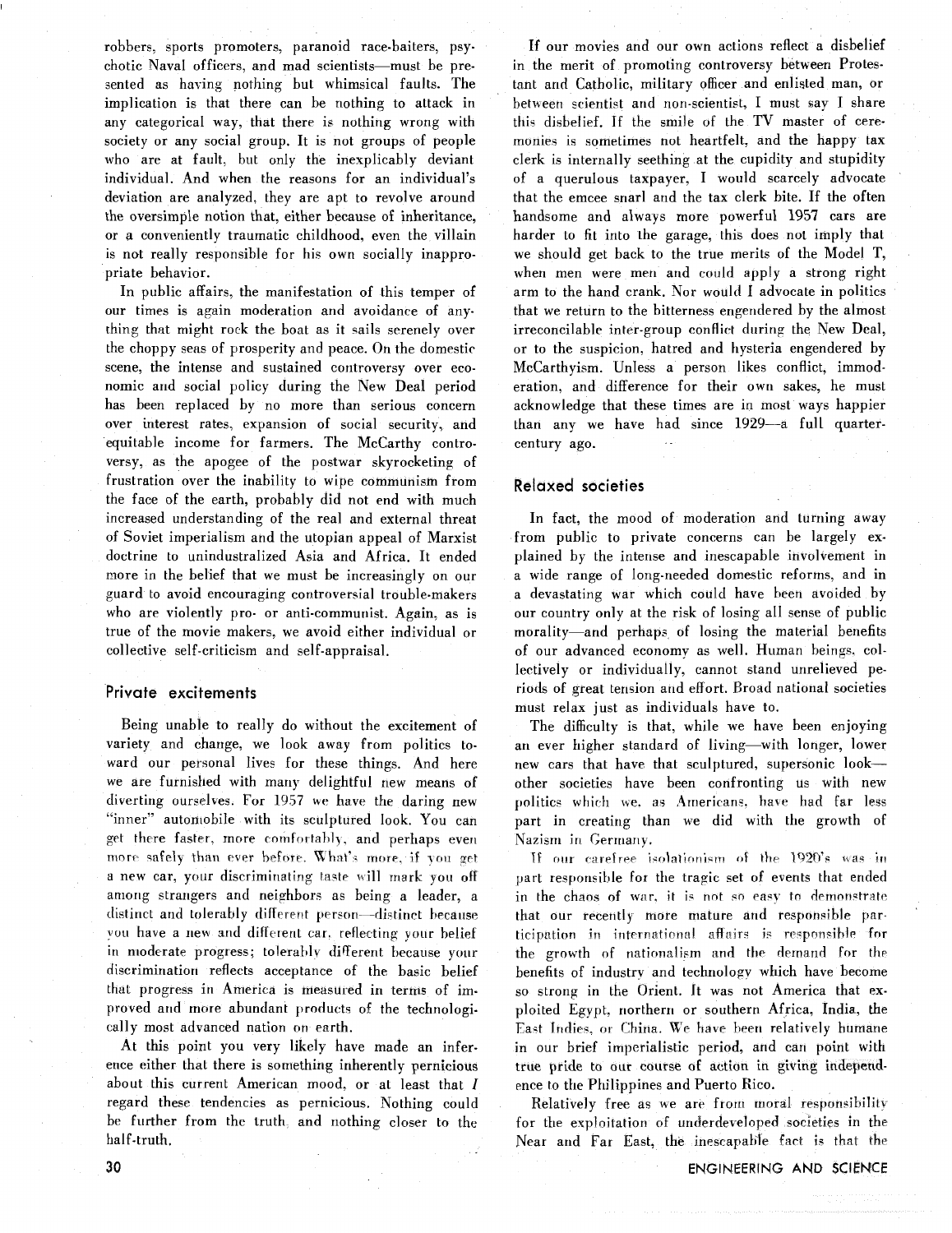Orient. in all its parts, is at last no longer a Gulliver, tied down while asleep by Lilliputian armies and civil servants and entrepreneurs from the West. The metaphor is more apt than one might think. from the majestic and powerful standpoint of Western civilization. The world's population is now over **2.6** billion, out of which almost two-thirds (1.7 billion) live in either Asia or Africa.

#### **Poor neighbors**

At present, the peoples of Asia and Africa are like the poor and prolific neighbors down the street who thus far have done little more than demand of other neighbors of ours that they stop picking fruit off Asian or African trees. stop freely digging wells in the backyard, and stop acting as though they had a perpetual right to collect fees from every traveler who takes a short-cut across the lot. But many of these poor and prolific neighbors have proud family histories which, they are now reminded. contain glorious chapters of ancient and established culture-including military and imperialistic greatness that made even the Western world tremble in terror before the brave armies of Genghis Khan.

They are also constantly reminded of the more recent history of their exploitation by the West. The Chinese recall that in 1842, at the end of the Opium War, they had to give Hong **Kong** to Britain, pay an indemnity for opium the Chinese had destroyed, and later to legalize the importation of opium so that Chinese could lapse into further doped slumber, to the profit of supposedly Christian and unmistakably Western traders. Chinese also recall the Boxer Rebellion which left their country even more prostrate before Western exploitation at the turn of the century, and humbled them with periodic reminders in the form of indemnity payments. programmed for a third of a billion dollars, to pay for Western property destroyed, not in the West but in China.

Indians are reminded that England started to colonize their subcontinent about the same time that America was being settled, at the beginning of the 17th century, and that India completely lost its independence just when America was gaining its own, at the end of the 18th.

Those Asiatic and African nations that have thrown off the imperial yoke see themselves in a position much like that of the United States of 175 years ago. The comparison for them is both more idealistic and realistic than we might imagine. During the 1948 Indonesian revolution, which ended in its independence from the Netherlands, a streetcar in Djakarta carried the inscription, "All people are created equal." And in his 1956 visit to the United States. President Soekarno made a pilgrimage to Moriticello **to** see the home of Thomas Jefferson, the author of the inscription on the Djakarta streetcar.

My main concern here is not the current mood and opinions of people in Asia and Africa but those of people in America. Mention of the renaissance in the Near and Far East is relevant though, because only at great risk can we escape active involvement in events occurring outside Western civilization. The irony of Marxist dogma describing the increased exploitation of the working masses by capitalists is that it has taken firmest hold in countries that have experienced mostly non-industrial exploitation. What this reflects is that Africa and the Orient are looking abroad for help in extracting themselves from the poverty and inertia of ancient feudalism and modern colonialism. They are looking with enthusiasm toward the dogmatically simple and seemingly humane Soviet and Chinese proposals, and Soviet and Chinese Communist leaders are eyeing the uncommitted Orient and Africa with even greater enthusiasm.

#### **Party leaders**

So we are confronted with a vast, almost world-wide two-party system in which we are leaders of the party which refuses to lead. The two-party competition is not the black-arid-white one of communism against anti-communism; it involves the difference between a system which believes in making changes with the active political consent and participation of the people, and one which makes changes without such consent.

It should be apparent that I see the major problem of new politics as being the relation between us and the underdeveloped nations with their dark-skinned peoples. The reason I regard this as more portentous than the problem of atomic warfare is that I do not believe that the leaders of any country will venture upon an atomic war which can end only in destruction of both combatants. Even Hitler. who seems to have been a psychopath by any standards, did not initiate the use of lethal gas. which he recognized as being so rnutiiallv deadlv a prospert. **I** cannot see either the Russians or ourselves getting so desperate as to resort to nuclear weapons to decide a conflict which they and we know would produce victory or survival for no one. Wars of considerable intensity may very well occur, but at present it seems most unlikely that they will be wars fought in large theaters, and involving an utter commitment of the full armed potential of any great nation.

If this appraisal makes sense, it means then that the conflict will be more political than military. It means a struggle over the means by which the underdeveloped nations will achieve the industrialization. the decent standard of living, and the self-respect which **CONTINUED** ON **PAGE 36** 

ENGINEERING AND SCIENCE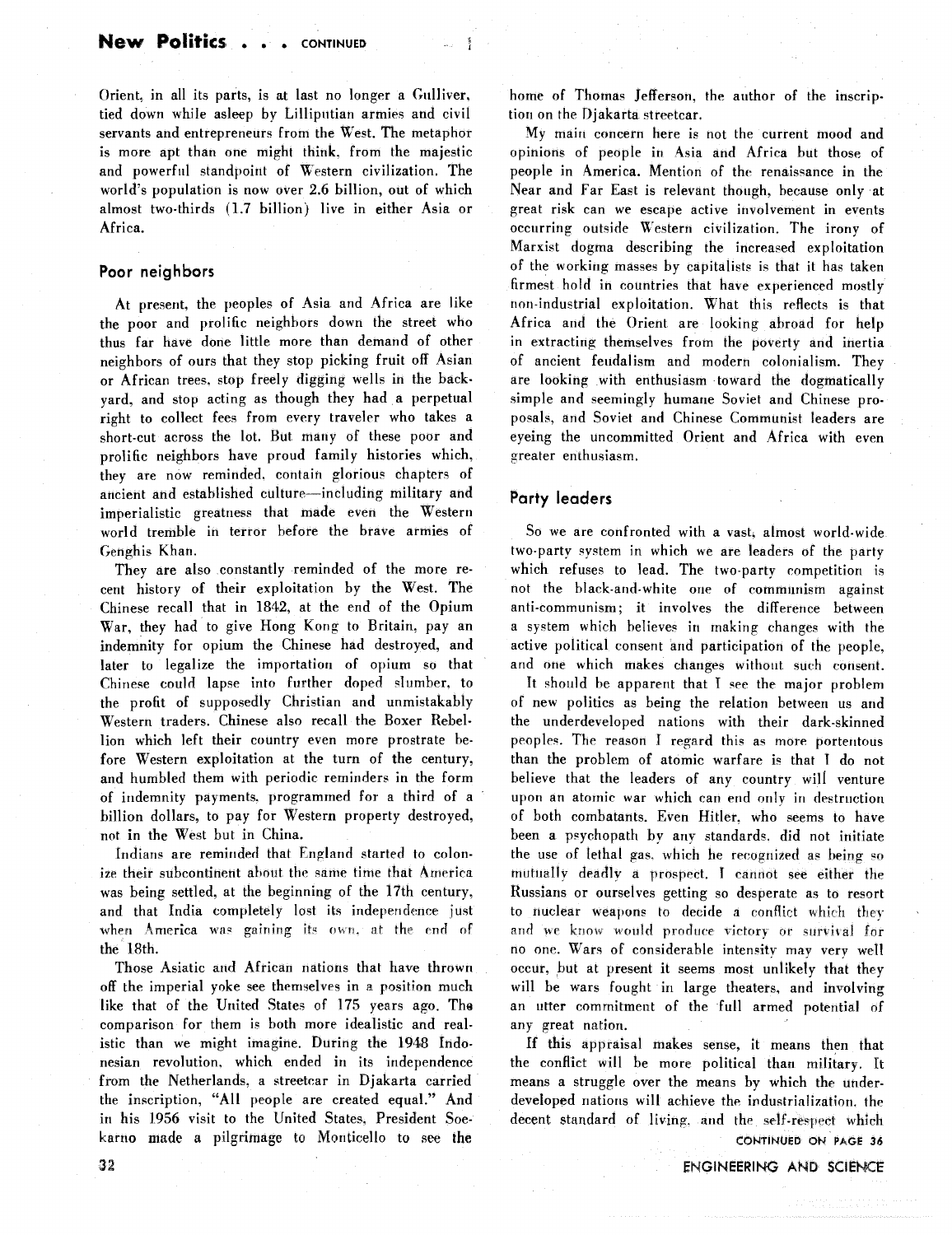they are determined to get by whatever means.

If the goal is reached by governments which become increasingly democratic-responsible and responsive to the basic policy choices of the ordinary citizenthe prospects for international peace, friendship, and stability are very great. This is so, it seems to me, because no general public in any nation has given prior approval to the launching of a large aggressive war by its leaders in government.

If, on the other hand, the goal is reached by irresponsible, undemocratic governments, the prospects of peace, friendship, and stability are remote. This does not mean that the ensuing wars would be atomic, but that they nonetheless could involve substantial commitment of armed forces by all participants in Korealike theaters.

Even in the absence of widespread war, the prospect is not bright if we remain aloof in the two-party political struggle. We have become increasingly dependent on overseas sources for the maintenance of the industrial productivity and high living standard which are too exclusively the mark of American accomplishment. If the underdeveloped countries achieve economic well-being, can we really expect them *not* to establish quotas and outright embargoes on raw materials which will become as necessary to their economic goals as they are to our own? This does not seem likely. when the needs of two-thirds of the world's population become really competitive with our own, and when these peoples a generation hence have no reason to be grateful for aid that was circumscribed by the conditions of the cold war. And mutual defense pacts with nations too poor to afford armies are not an international trade commodity that encourages economic give and take.

The fact is that our own domestic welfare—including the new inner automobiles with that sculptured, supersonic look-is inescapably tied up with our relations with Asia and Africa over the next generation. I think it is true, as Lincoln would have- said, that the world cannot long remain half-slave, half-free. I think it is also true that the world cannot long remain half-impoverished, half-prosperous.

And all of this brings us back to the mood of the American public-of which you and I are members-and what this portends for the future. In international affairs we appear to be as preoccupied with gadgetry as **we** are at home. Just as we see the good life being implemented by better detergents and better ears, so CONTINUED **ON PAGE 38** 

# EATIVE ENGINEERING CAREERS

### Here's Your Opportunity for Long-Term Success in the Fast-Growing Automatic Control Industry

#### THE INDUSTRY

The automatic temperature, humidity and air conditioning control field is one of today's leading growth industries. Continued rapid expansion in the years ahead is inevitable in this age of air conditioned buildings and mounting con- struction activity. That means abundant opportunity for struction activity. That means<br>you to grow – and prosper, too!

#### THE WORK

For graduates in any branch of engineering, with or without experience, Johnson has immediate openings in sales engineering, product design and development, research, production and application engineering. All involve assignments of responsibility and offer unlimited possibilities for personal development and advancement.

Strictly an engineer's company, we deal entirely with in-<br>dividually designed control systems. You'll find yourself working with the nation's top architects, consulting engimeets, contractors **and** building owners.

#### THE COMPANY

Johnson established the automatic temperature control industry when we developed the room thermostat over 70 years ago. Johnson is the *only* nationwide organization devoted exclusively to planning, manufacturing and installing automatic temperature and air conditioning control systems.

As the industry's specialists, with 100 **fully** staffed branch **offices,** we've done the control systems for most of the nation's better buildings-skyscrapers, schools, industrial plants, hotels, hospitals and other large buildings. The work is diversified, exacting., **with** plenty of challenge for your engineering ability.

#### THE REWARDS

At Johnson, you'll be able to realize your full potential as an engineer, in the work of your choice. You'll enjoy ready recognition of your accomplishments. Your work will be sufficiently important for you to retain your identity as an individual **always.** Salaries, insurance, pension **plan** and, other company-paid benefits are attractive.

Our "Job Opportunities Booklet" contains details of our operation and **show; where you'd fit in. For your copy, write J. H. Meson, Johnson Service Company, Milwaukee 1, Whcensin.** 



36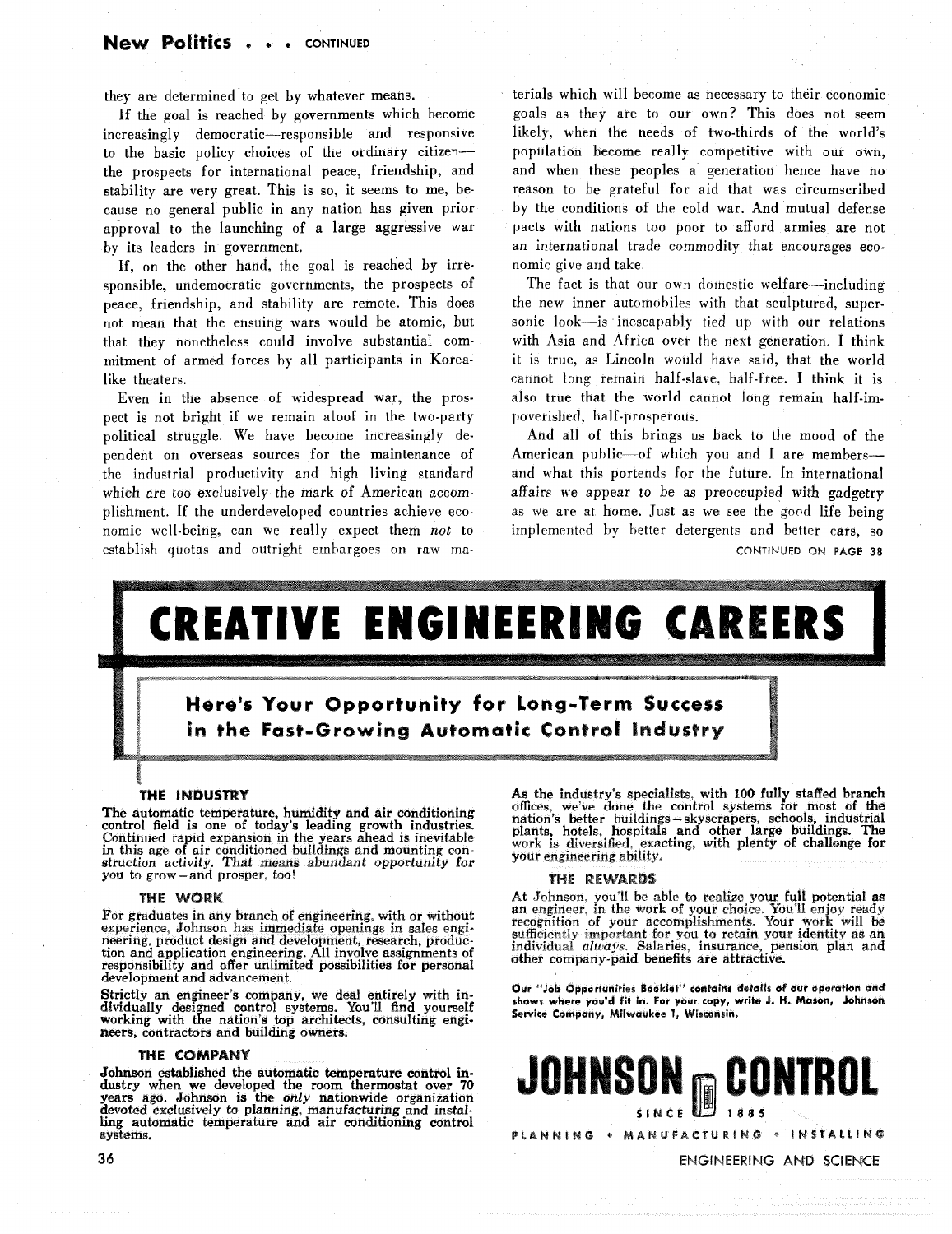we judge our foreign policy to be sound if we maintain technical superiority to the Soviet Union in the means of waging total war instantaneously, and from a safe distance, by means of guided missiles. Better gadgetry is indeed a necessary pre-condition of both the good life at home and peace arnong nations, but better gadgetry is neither the good life nor the sufficient condition of a good foreign policy.

To supplement our trust in total weapons, we assure ourselves by comfortable-sounding slogans. If one says or hears: "We shall always adhere to the principles of the UN," or "We have no territorial ambitions," or "We shall never abandon our allies," or "America is the friend of the oppressed everywhere." or "Pray for peace" (which appears on postage stamp cancellations), he is prone to think foreign affairs are under adequate human and divine guidance-and forgets the disturbing slogan: "By their deeds ye shall know them."

The public mood of moderation in all things, and a generalized good will toward all men, shows dangerous signs of having become a vacuous complacency that is incapable of the dynamism and involvement necessary to insure that the world can become, or even remain. a place of peace and good will. We seem, in our escape from public to private concerns, to have lost a clear understanding that ignoring the former endangers the latter. It is the ancient irony of having to dirty one's hands to get the dishes clean. We cannot enjoy a decent, private, non-political pursuit of happiness without involving ourselves in politics.

The truth of this is apparent, I suppose, to everyone who has had his personal life interfered with by a period of military service. It is harder to understand, but no less true, that concern with public affairsparticularly our relations with "dark" Asia or "darkest" Africa-is inexorably linked to our standard of living, **<sup>0111</sup>**values of individual freedom and dignity, and to all that is wrapped in the parcel labelled the good life.

Comparisons inevitably come to mind of our present times with the insouciance of the isolationist 1920's. The comparison is limited by the clear fact that we are in general now committed to a position of responsibility in international affairs. The group in Congress that is like the LaFollettes and Borahs of the 1920's is now restricted not to being against international involvement. but to opposing more than minimal involvement in the UN, NATO, and foreign aid. But the fact that the 1950"s are different from, and much more mature and responsible than the 1920's, does not mean that CONTINUED ON PAGE 42